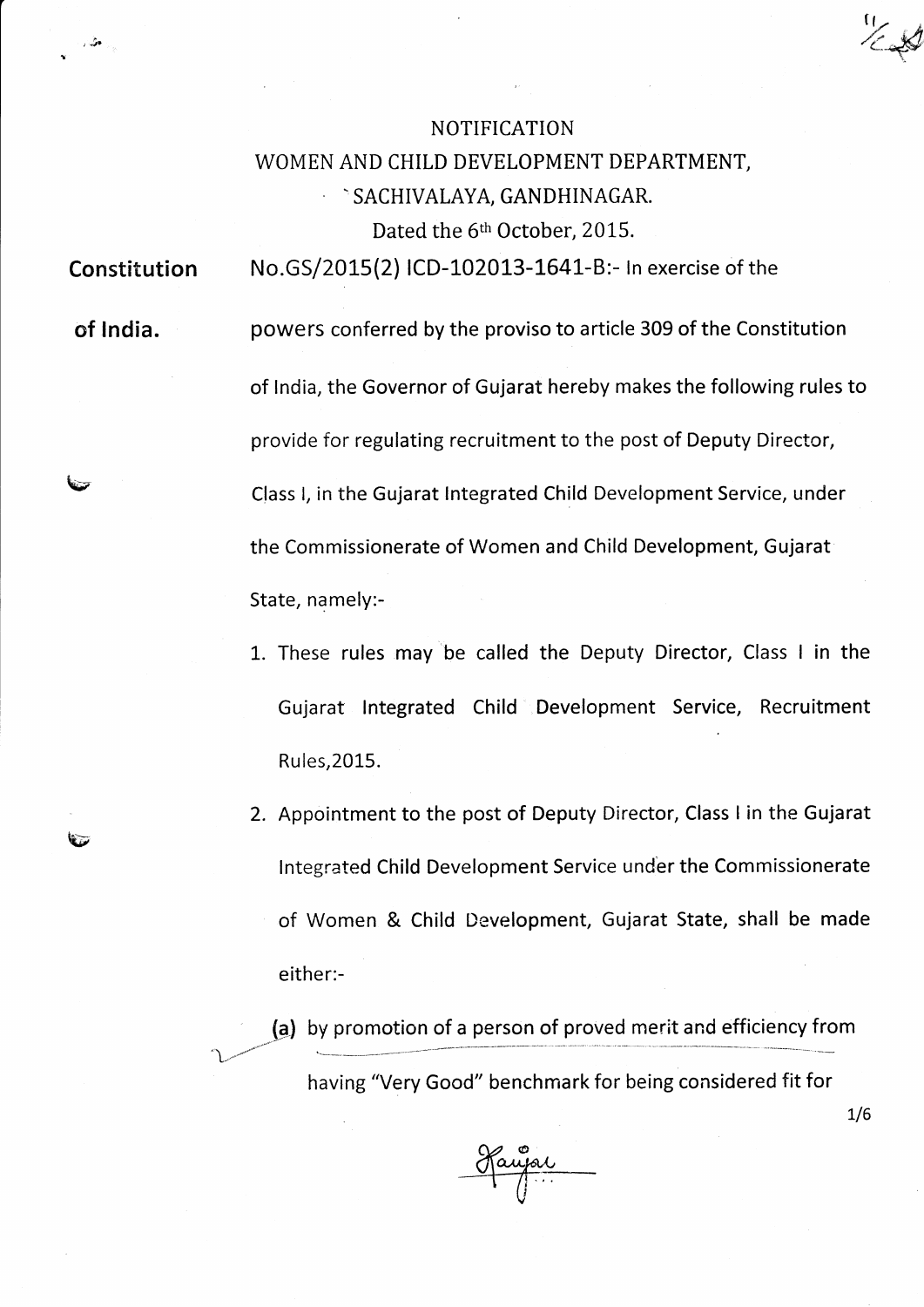promotion as laid down in the Gujarat civil services Classification and Recruitment (General) Rules, 1967, from amongst the persons, who

(i) have worked for not less than five years in the cadre of Women and Child Officer, Class-l / programme Officer, Class I/Assistant Director, Class I in the Service, under Commissionerate of Women and Child Development, and (ii) have passed the qualifying examination for computer knowledge in accordance with the provisions of the Gujarat Civil Services Computer Examination Rules, 2006 : Competency Training and

Provided that where the appointing authority is satisfied that <sup>a</sup> person having the experiences specified in sub-clause (i) above is not available for promotion and it is necessary in the public interest to fill up the post by promotion even of a person having experience for <sup>a</sup> lesser period; it may, for reasons to be recorded in writing, promote such person who possesses experience of a period of not less than two-thirds of the period specified in sub-clause (i) above; or

2/6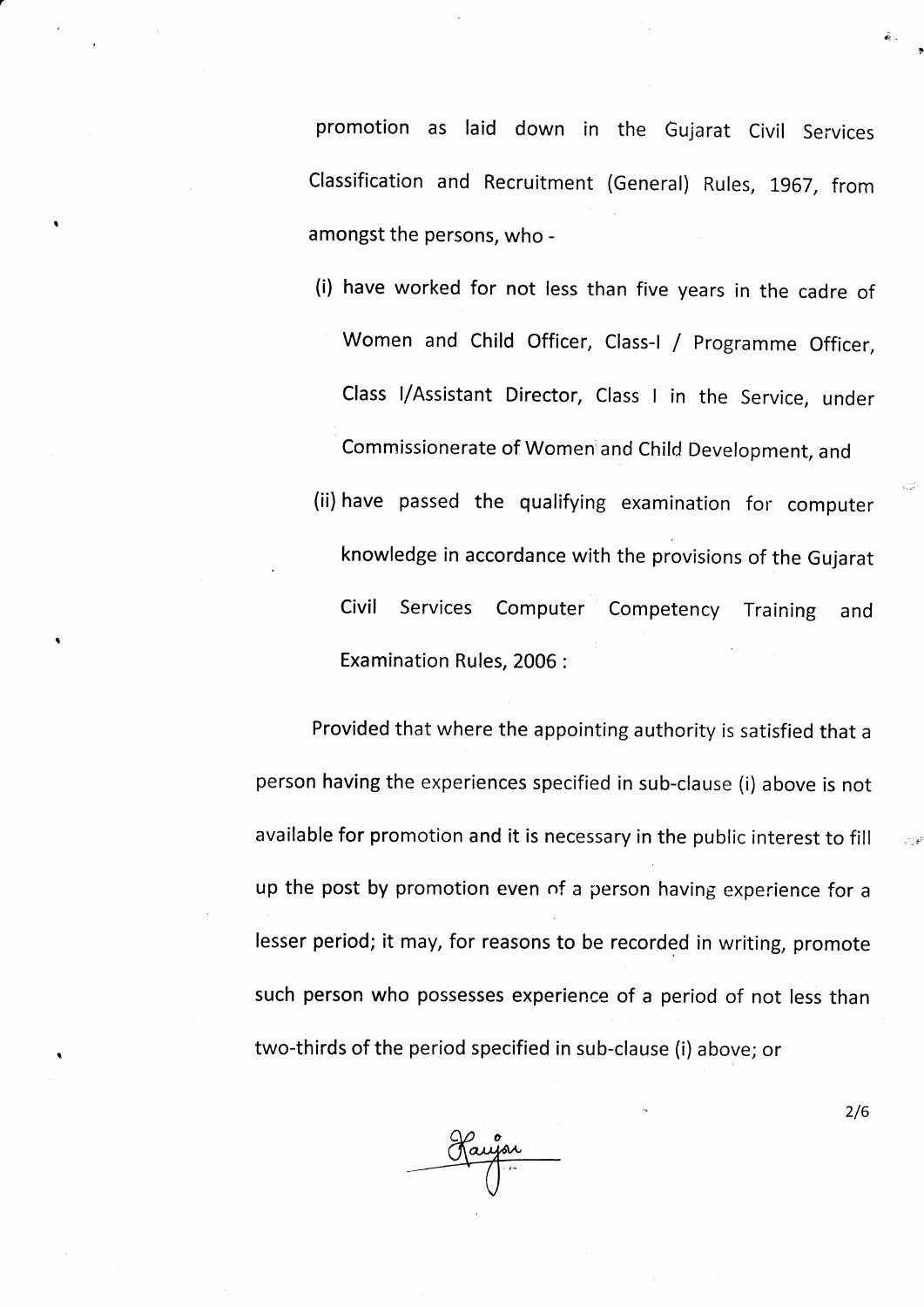(b) by direct selection.

 $\checkmark$ 

\*r.

BBr

3. To be eligible for appointment by direct selection to the post mentionec -t"  $\overline{\mathcal{L}}$ in rule 2, a candidate shall  $\ddot{\phantom{0}}$ 

(a) not be more than 37 years of age;

Provided that the upper age limit may be relaxed in favour of a candidate who is already in the service of the Government of Gujarat in accordance with the provisions of the Gujarat Civil Services Classification and Recruitment (General) Rules, 1967;

(b) Possess a post graduate degree in Sociology, Social Science or Home science obtained from any of the Universities established or incorporated by or under the Central or a State Act in lndia; or any other educational institution recognized as such or declared to be a deemed as University under section 3 of the University Grants Commission Act, 1956; or possess an equivalent qualification recognized by the Government.

 $(c)$  (i) have about five years experience in the post not below the rank of child Development Project officer, class ll, in Gujarat lntegrated child Development Service, under the Commissionerate of Women and Child Development; or

Haupu

3/6

".6lv  $\biggarrow$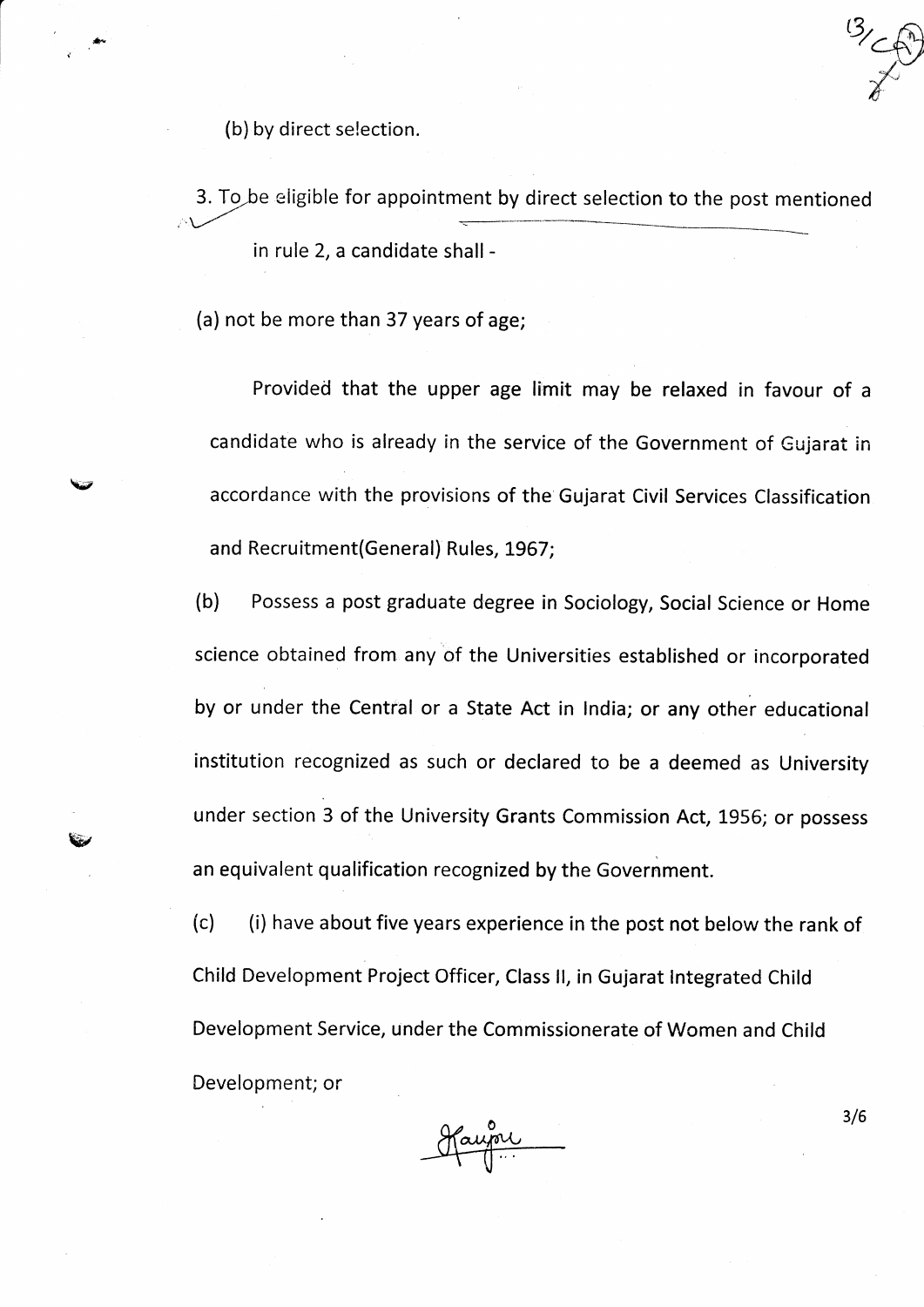(ii) have about five years combined or separate experience in the field of Child Development or Child Health or Nutrition or Health Education in Government or Voluntary or Non-Government Organization or Government Undertaking Board or Corporation or Local Bodies on the post which can be considered equivalent to the post not below the rank of Child Development Project Officer, Class ll in Gujarat lntegrated Child Development Service, under the Commissionerate of Women and Child Development; and

(d) possess the basic knowledge of computer application as prescribed in the Gujarat Civil Services Classification and Recruitment (General) Rules, 1967,

(e) possess adequate knowledge of Gujarati or Hindi or both.

4. A candidate appointed by direct selection shall be on probation for a period of two years.

5. A candidate appointed by direct selection shall, during his probation period require to undergo pre-service training and to pass the post training examination in accordance with the provisions of the Gazetted Officer's Pre- service Training and Examination Rules,1970.



 $4/6$ 

 $142$ 

 $\star$  .

' '"'\*9r'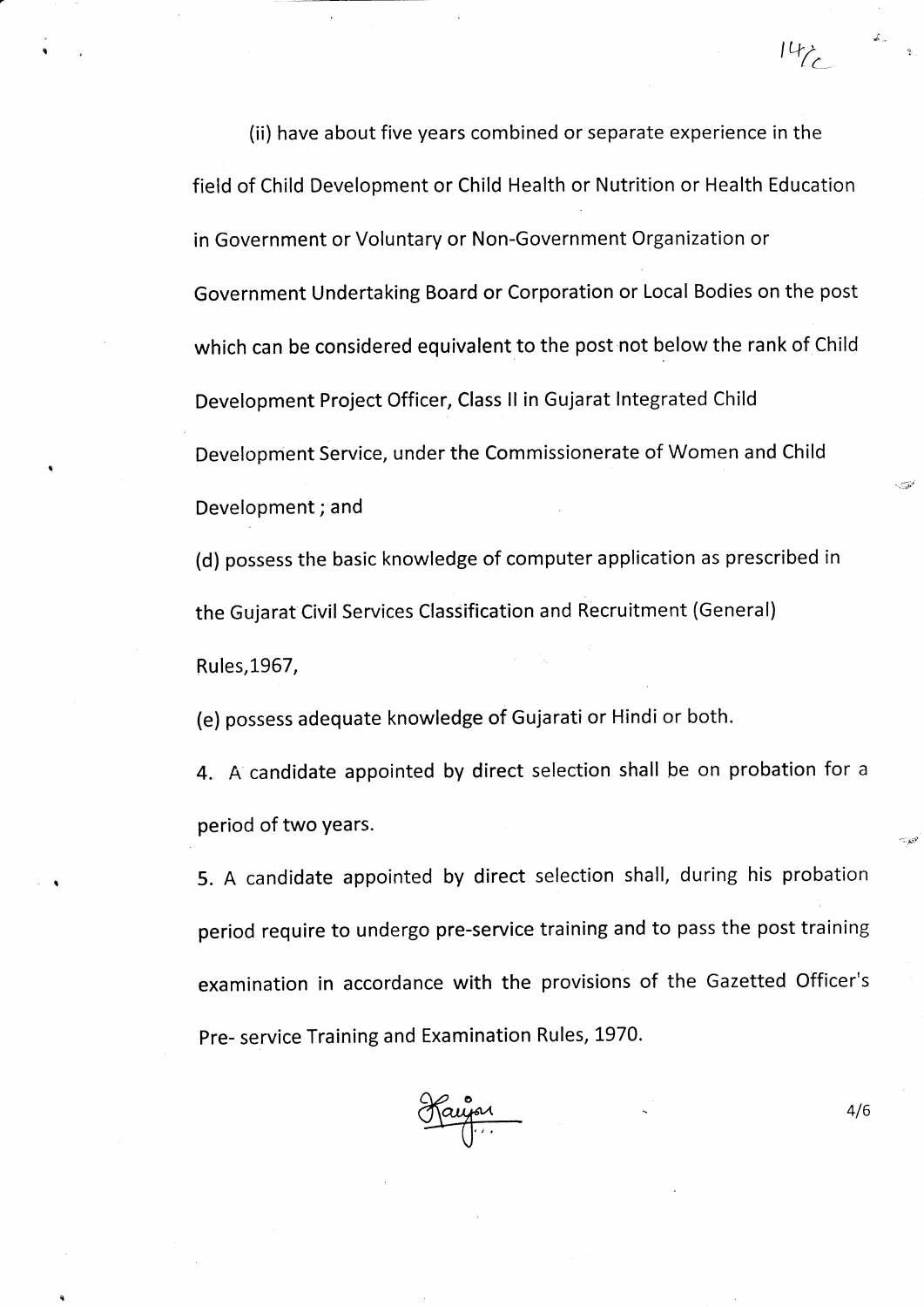

6. A candidate appointed by direct selection shall, during his probation period require to pass the qualifying examination for computer knowledge in accordance with the provisions of the Gujarat Civil Services Computer Competency Training and Examination Rules, 2006.

7. A candidate appointed by direct selection shall require to pass an examination in Hindi or Gujarati or both in accordance with the rules prescribed by the Government from time to time.

8. A candidate appointed either by promotion or by direct selection shall have to undergo such training and to pass such examination as may be prescribed by the Government.

9. A candidate appointed by direct selection shall require to furnish <sup>a</sup> security and surety bond in such form, for such amount and for such period as may be prescribed by the Government.

By order and in the name of the Governor of Gujarat,

[Anjana\\$hristian)

## Under Secretary to Government.

To,

E#

 $\cdot$ 

hw

- The Secretary to the Governor
- The Principal Secretary to the Chief Minister
- The Personal Secretary to All Minister/Minister of State

 $5/6$